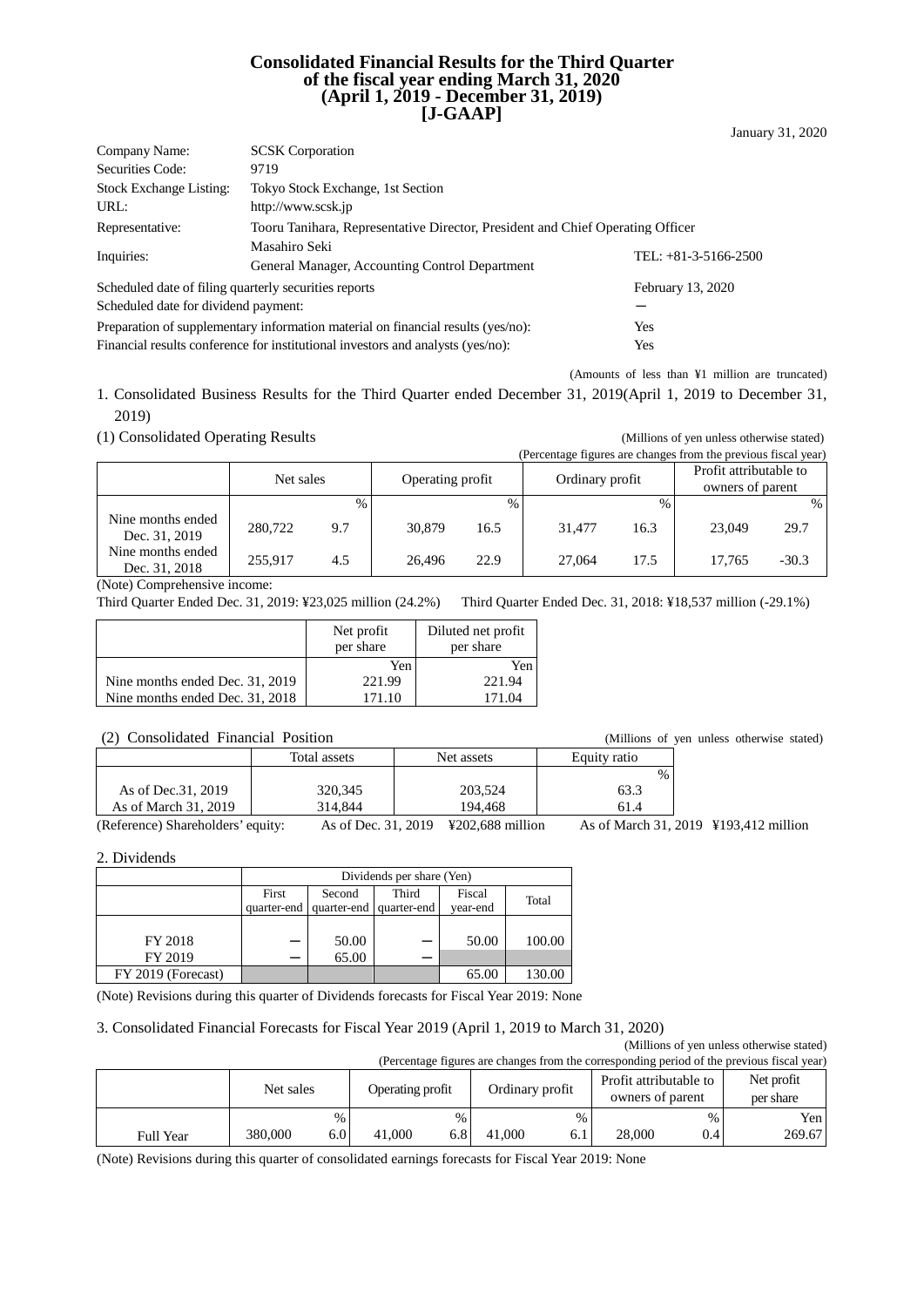#### ※ Notes

- (1) Changes in significant subsidiaries during the period : None
- (2) Adoption of specific accounting procedures in preparing quarterly consolidated financial statements: None
- (3) Changes in accounting policies, changes in accounting estimates and restatement of prior period financial statements after error corrections
	- 1) Changes in accounting policies, changes in accounting standards and other regulations: None
	- 2) Changes in accounting policies due to other reasons: None

2) The number of shares of treasury stock as of the period-end

3) The average number of shares during the period

- 3) Changes in accounting estimates: None
- 4) Restatement of prior period financial statements after error corrections: None
- (4) Number of shares issued (Common stock)
	- 1) The number of shares issued as of the period-end (including treasury stock)

| $\cdots$             |                    |
|----------------------|--------------------|
| As of Dec. 31, 2019  | 104,181,803 shares |
| As of March 31, 2019 | 104,181,803 shares |
|                      |                    |
| As of Dec. 31, 2019  | 350,202 shares     |
| As of March 31, 2019 | 351,781 shares     |

| As of Dec. 31, 2019 | 103,831,276 shares |
|---------------------|--------------------|
| As of Dec. 31, 2018 | 103,827,164 shares |

\*Notification regarding the auditing process

- This financial report is not within the scope of the auditing process as prescribed by the Financial Instruments and Exchange Act.
- \* Cautionary statement concerning appropriate use of financial forecasts and other explanatory notes
- The financial forecasts contained in this document are based on the information currently available and certain assumptions deemed reasonable. Actual results may vary from these forecasts for various reasons. With regard to the assumptions on which financial forecasts are based and other explanatory notes in connection with the use of financial forecasts, please refer to "Consolidated Financial Forecast for the fiscal year ending March 31, 2020" on page 3.
- SCSK will hold a results briefing for institutional investors and analysts on January 31, 2020. Materials used in the briefing, a transcript of the main questions and answers, and other related information will be published on SCSK's website promptly thereafter.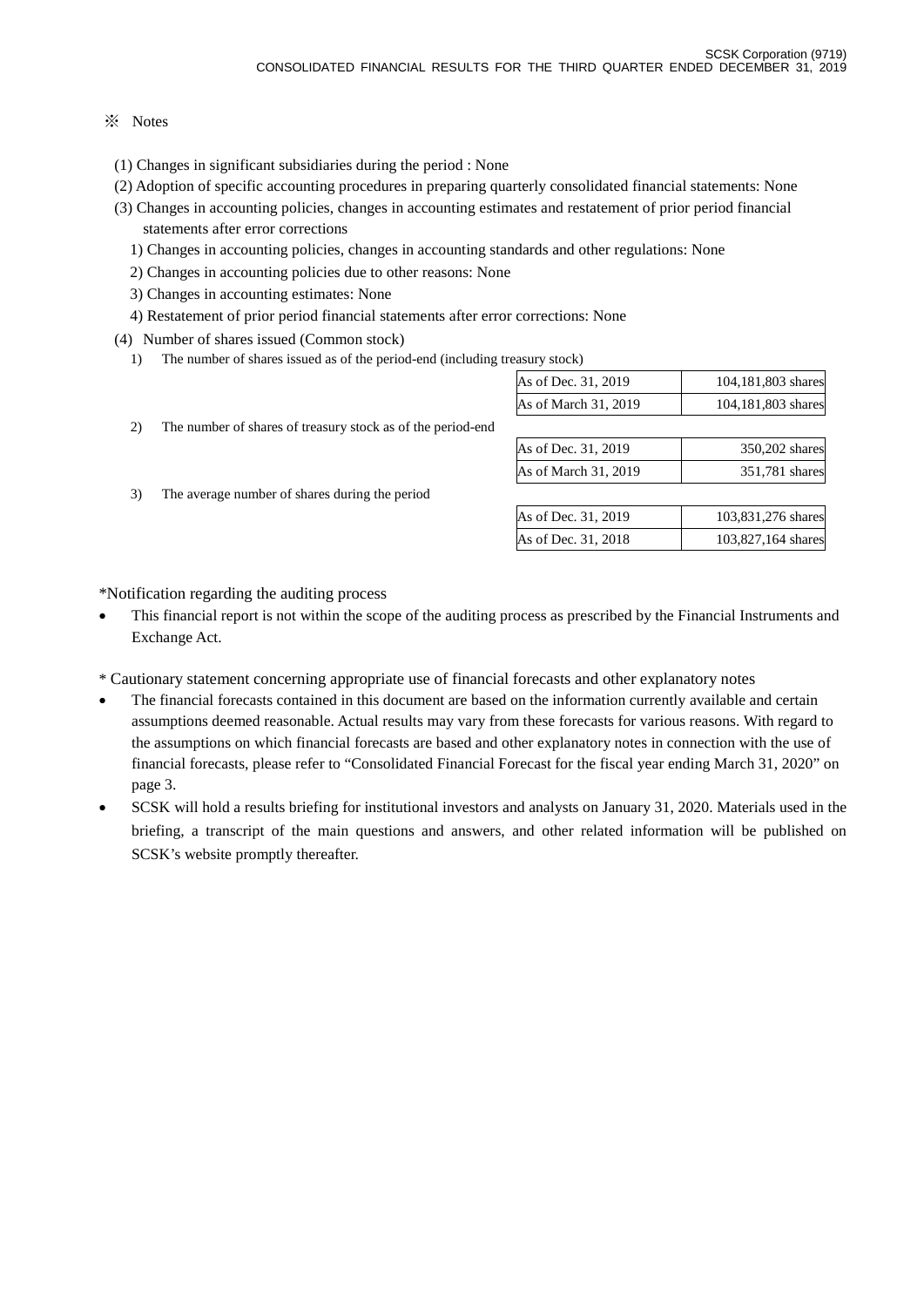## Contents

|     | 1. Qualitative information regarding operating results for the nine-month period ended December 31, 2019 · · · · · · · · · · 2 |
|-----|--------------------------------------------------------------------------------------------------------------------------------|
| (1) |                                                                                                                                |
| (2) | Summary of financial position contains and the contact of the state of the state of financial position contact 3               |
| (3) |                                                                                                                                |
|     |                                                                                                                                |
| (1) |                                                                                                                                |
| (2) |                                                                                                                                |
| (3) |                                                                                                                                |
| (4) |                                                                                                                                |
|     |                                                                                                                                |
|     |                                                                                                                                |
|     |                                                                                                                                |
|     |                                                                                                                                |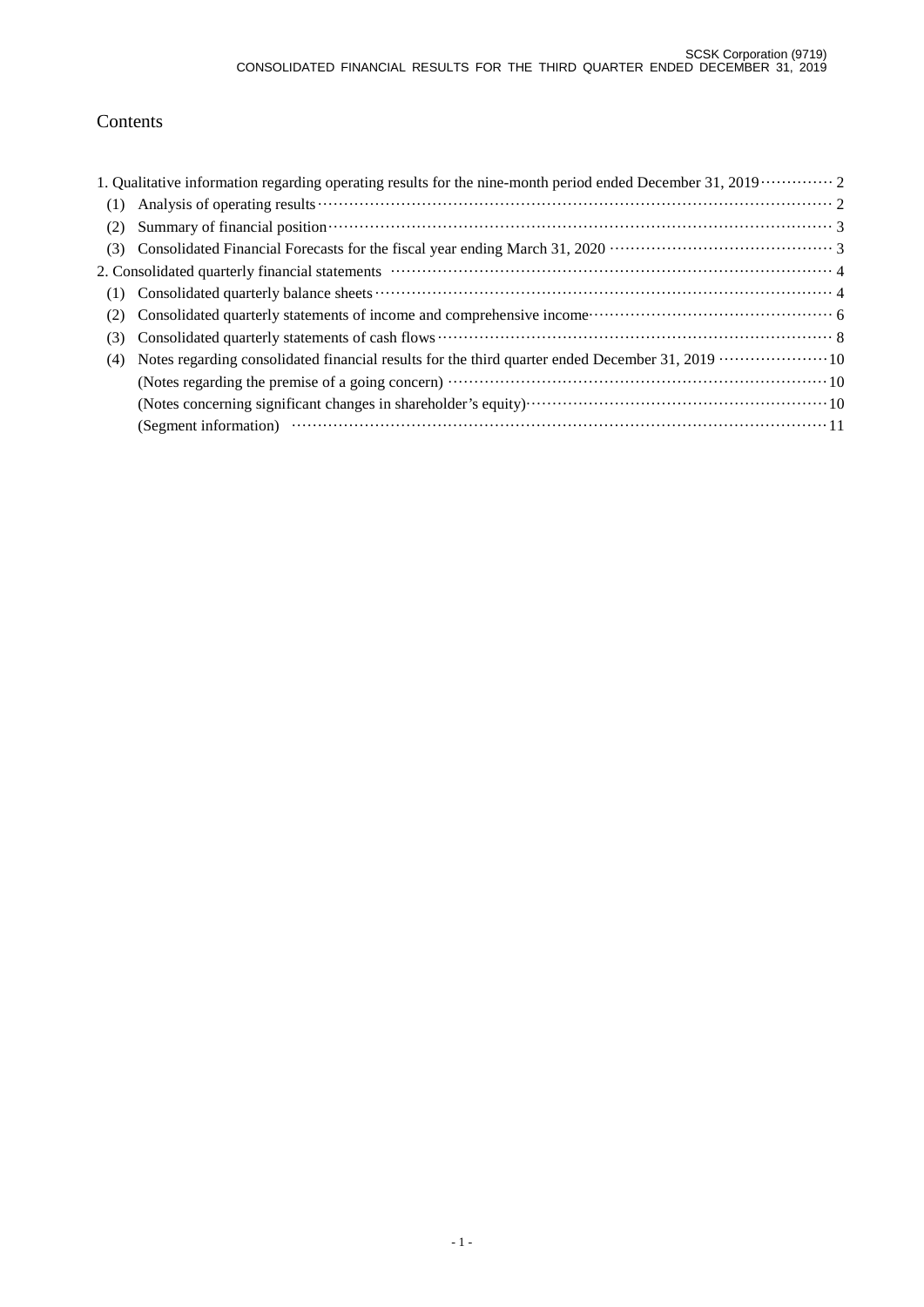#### **1. Qualitative information regarding operating results for the nine-month period ended December 31, 2019 (1) Analysis of operating results**

In the nine-month period ended December 31, 2019, the Company judged that the domestic economy was experiencing a modest recovery trend as ongoing improvements in the job market and in wages offset the negative impacts of increasingly sluggish conditions centered on the manufacturing industry. At the same time, there was a gradual rise in capital investment centered on investments for implementing labor-saving measures to address labor shortfalls, although concern for corporate earnings is increasing focused on the manufacturing industry.

As for the economic outlook, a sense of uncertainty is plaguing the global political and economic climate. Prominent concerns include the risks of increased trade friction and economic recession in China stemming from the protectionist trade policies of the United States, issues surrounding the United Kingdom's decision to leave the European Union, the threat of economic downturn in emerging and resource-rich countries, the potential for fluctuations in financial capital markets, and geopolitical risks. Accordingly, ongoing scrutiny is imperative in judging economic trends for the purpose of making management decisions going forward.

In this environment, the IT services market witnessed growth in system investment demand for the purposes of working style reforms, responses to labor shortfalls, productivity improvements, automation, and labor saving along with brisk strategic IT investment demand for reinforcing strategic businesses or securing a competitive edge. We also saw the emergence of operational system upgrade demand aimed at transforming the legacy systems that still pervade various industries into open systems together with demand for addressing software that will be reaching the ends of their service periods. In this manner, it was judged that there was a general upward trend in overall IT investment demand.

In the manufacturing industry, conditions held firm supported by demand in several areas. Examples of such areas included demand for strategic investments for expanding operations or boosting competitiveness and operational system upgrade investments, such as those for converting certain legacy systems to open systems. Other areas were demand for business process outsourcing (BPO) services related to products and services and verification services for pre-market products, which are growing ever more sophisticated.

In the financial industry, numerous financial institutions refrained from making capital investments in response to Japan's negative interest rate policy and other market conditions. Looking ahead, demand for IT investment for augmenting operations is proving robust. Targets of this investment include measures for utilizing FinTech, artificial intelligence (AI), and other new IT technologies and for realizing more sophisticated online banking and Internet services as well as the diversification of payment methods and the reinforcement and expansion of overseas operations.

In the distribution industry, demand for IT investment was on the rise as indicated by the higher numbers of core system redevelopment and upgrade projects, largely among customer companies engaging in consumer businesses. This trend came on the back of demand in the customer and sales information analysis fields and in the omni-channel retailing-related e-commerce and customer relationship management (CRM) fields.

In addition, demand for various cloud-based IT services has been on the rise in IaaS, PaaS, and other IT infrastructure sectors against a backdrop of a strong appetite among customer companies for investment to heighten operational efficiency and shortages of in-house IT engineers at these companies. A similar increase was seen in demand for system operation outsourcing services in the operational system field, although here it was limited to certain sectors.

In the December 31, 2019, net sales increased 9.7% year on year, to ¥280,722 million, due to higher sales in the three distinctive service categories of SCSK—systems development, system maintenance and operation services, and system sales—as a result of IT investment demand, from customers in the manufacturing industry, which has been rising since the previous fiscal year.

Operating profit was up 16.5% year on year, to ¥30,879 million, due to the higher net sales coupled with improved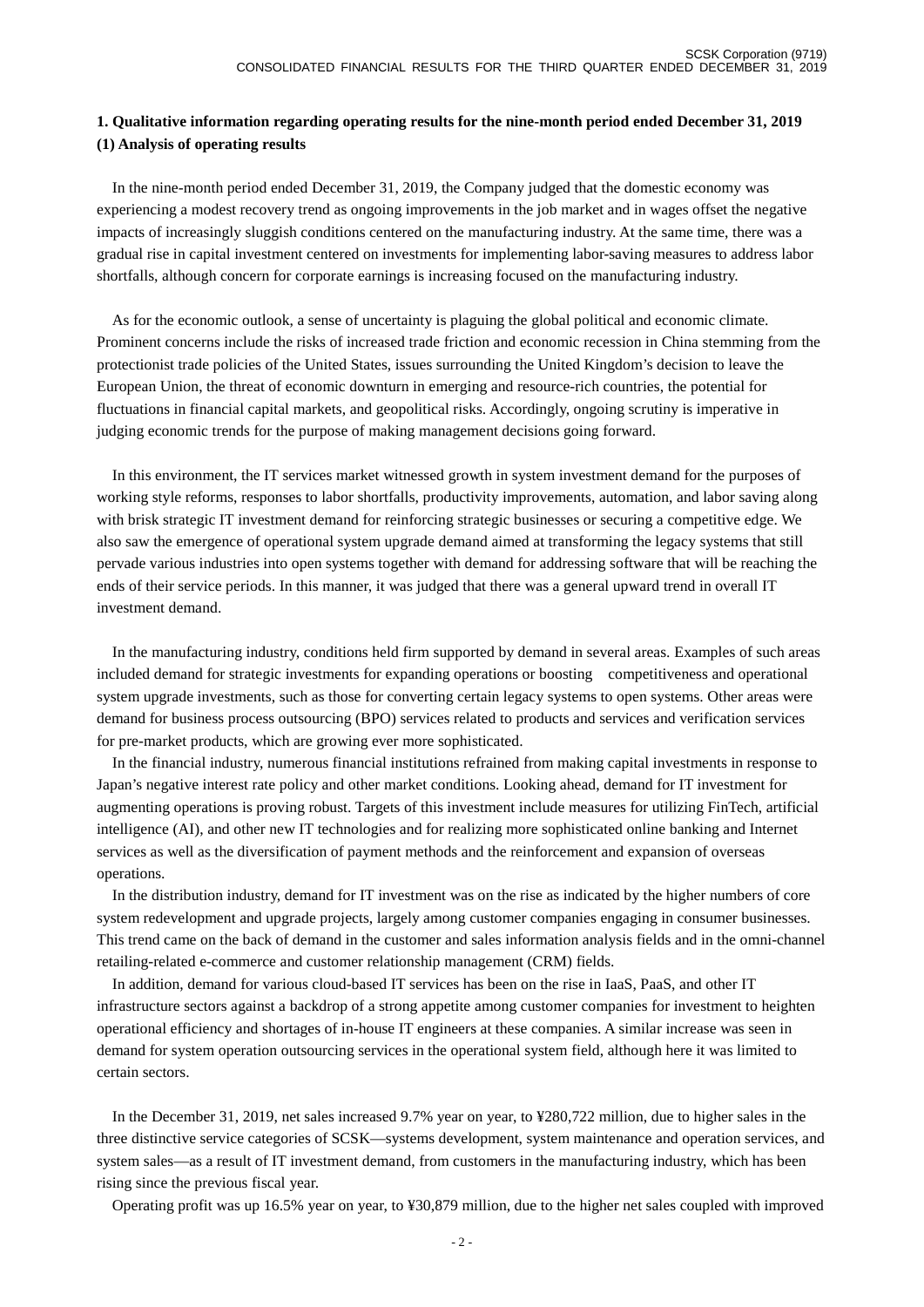profitability attributable to increased development productivity, which itself stemmed from efforts to boost general work quality and streamline operations.

Ordinary profit grew 16.3%, to ¥31,447 million, and profit attributable to owners of parent increased 29.7%, to ¥23,049 million, as a result of the increase in operating profit.

The fiscal year ending March 31, 2020, will be an important year as it represents both the final year of the current medium-term management plan and the period leading up to the next medium-term management plan. SCSK is continuing to promote the shift to service-oriented businesses in the fiscal year ending March 31, 2020. We are deploying a two-pronged approach consisting of new and existing businesses with the aim of incorporating the currently robust IT investment demand and thereby achieving earnings growth. The Company is also moving ahead with measures for increasing business profitability centered on its core strategies while implementing various measures to improve operational quality and productivity and otherwise reinforce profitability. In these manners, we are working to bolster our management and earnings bases. At the same time, we are creating frameworks for supporting the swift launch of priority strategies in preparation for the next medium-term management plan.

#### **(2) Summary of financial position**

Cash and cash equivalents ("cash") as of December 31, 2019 decreased ¥2,988 million compared to March 31, 2019 to ¥103,425 million as a result of considering to ¥214 million of cash increase due to new consolidation. The increase or decrease in each cash flow type and the main factors for such changes are as follows.

(Cash flow from operating activities)

Net cash provided by operating activities was ¥34,787 million.

The main cash inflow factors were profit before income taxes of ¥32,821 million, depreciation of ¥7,766 million and ¥10,067 million increase in funds stemming from a decrease in accounts receivable. The main cash outflow factors were an increase in inventories of ¥2,333 million, a decrease in accounts payable of ¥2,722 million, and a decrease of ¥7,492 million in payments for income taxes.

(Cash flow from investing activities)

Net cash used in investing activities was ¥22,820 million.

The main cash outflow factors were payment for the acquisition of property, plant and equipment of ¥7,217 million, acquisition of intangible assets of ¥2,304 million, and payments for sales of shares of subsidiaries resulting in change in scope of consolidation (Minori Solutions Co., Ltd.) of ¥12,590 million.

(Cash flow from financing activities)

Net cash used in financing activities was ¥14,828 million.

The main cash outflow factors were payments from changes in ownership interests in subsidiaries that do not result in change in scope of consolidation of ¥2,231 million and dividend payments of ¥5,202 million (¥50.0 per share) for the year-end dividend of the fiscal year ended March 31, 2019, and ¥6,763 million (¥65.0 per share, including the 50th anniversary commemorative dividend of ¥10.0) for the interim dividend of the fiscal year ending March 31, 2020.

#### **(3) Consolidated Financial Forecasts for the Fiscal Year Ending March 31, 2020**

Consolidated performance in the nine-month period ended December 31, 2019, was strong. Regardless, the Company has chosen not to revise the forecasts for the fiscal year ending March 31, 2020, that were announced on April 26, 2019, in light of a comprehensive evaluation looking at factors including the current global political and economic climate and recent financial and capital market trends.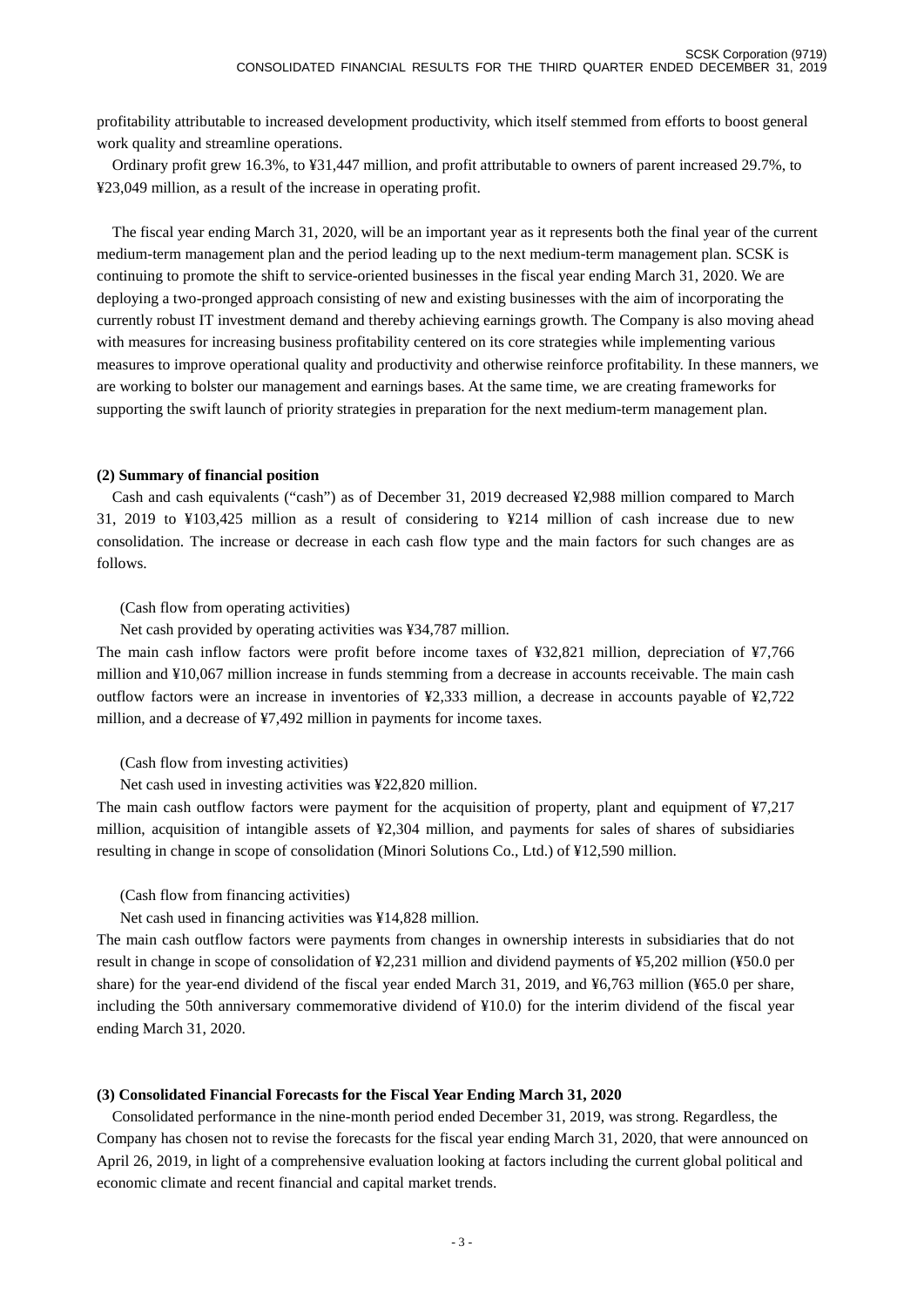# 2. Consolidated Quarterly Financial Statements

# **(1) Consolidated Quarterly Balance Sheets**

|                                       |                     | (Millions of Yen)   |
|---------------------------------------|---------------------|---------------------|
|                                       | As of Mar. 31, 2019 | As of Dec. 31, 2019 |
| Assets                                |                     |                     |
| <b>Current assets</b>                 |                     |                     |
| Cash and deposits                     | 21,170              | 49,886              |
| Notes and accounts receivable - trade | 74,698              | 67,164              |
| <b>Securities</b>                     |                     | 300                 |
| Merchandise and finished goods        | 7,831               | 9,489               |
| Work in process                       | 360                 | 1,277               |
| Raw materials and supplies            | 117                 | 111                 |
| Deposits paid                         | 85,028              | 53,618              |
| Other                                 | 11,831              | 13,641              |
| Allowance for doubtful accounts       | $-31$               | $-52$               |
| Total current assets                  | 201,007             | 195,437             |
| Non-current assets                    |                     |                     |
| Property, plant and equipment         |                     |                     |
| Buildings and structures, net         | 43,566              | 41,991              |
| Land                                  | 14,169              | 14,204              |
| Other, net                            | 13,096              | 17,497              |
| Total property, plant and equipment   | 70,833              | 73,692              |
| Intangible assets                     |                     |                     |
| Goodwill                              | 53                  | 14,260              |
| Other                                 | 8,155               | 7,676               |
| Total intangible assets               | 8,208               | 21,936              |
| Investments and other assets          |                     |                     |
| Investment securities                 | 11,773              | 11,490              |
| Other                                 | 23,074              | 17,838              |
| Allowance for doubtful accounts       | $-53$               | $-50$               |
| Total investments and other assets    | 34,794              | 29,278              |
| Total non-current assets              | 113,837             | 124,908             |
| <b>Total assets</b>                   | 314,844             | 320,345             |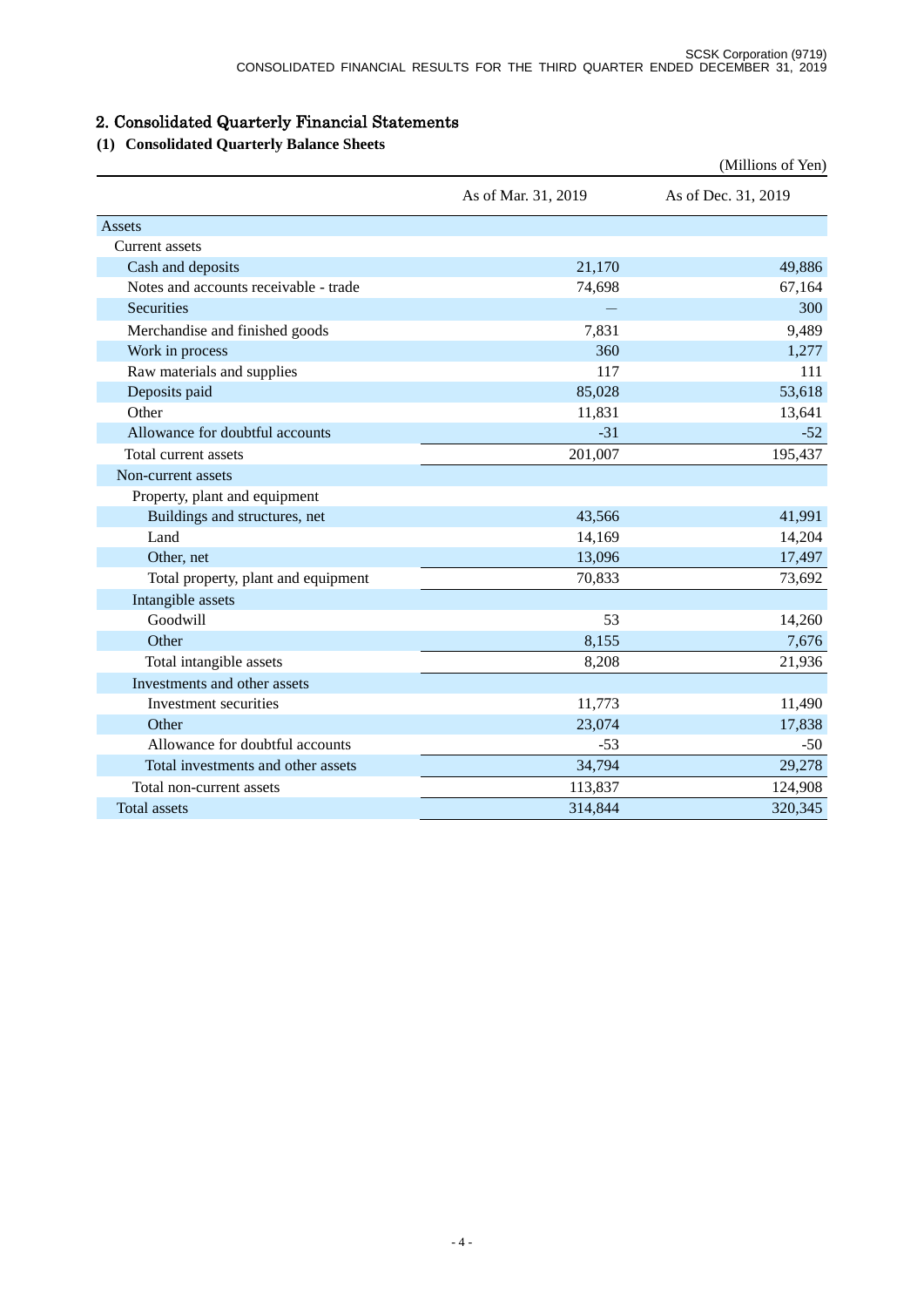|                                                                         |                     | (Millions of Yen)   |
|-------------------------------------------------------------------------|---------------------|---------------------|
|                                                                         | As of Mar. 31, 2019 | As of Dec. 31, 2019 |
| Liabilities                                                             |                     |                     |
| <b>Current liabilities</b>                                              |                     |                     |
| Notes and accounts payable - trade                                      | 22,087              | 20,099              |
| Short-term borrowings                                                   | 15,000              | 15,400              |
| Current portion of bonds                                                |                     | 10,000              |
| Income taxes payable                                                    | 4,898               | 1,304               |
| Provision for bonuses                                                   | 5,910               | 1,902               |
| Provision for bonuses for directors (and other<br>officers)             | 57                  | 48                  |
| Provision for loss on construction contracts                            | 228                 | 341                 |
| Other                                                                   | 24,343              | 29,881              |
| Total current liabilities                                               | 72,525              | 78,976              |
| Non-current liabilities                                                 |                     |                     |
| Bonds payable                                                           | 40,000              | 30,000              |
| Provision for retirement benefits for directors (and<br>other officers) | 20                  | 15                  |
| Retirement benefit liability                                            | 2,902               | 2,825               |
| Asset retirement obligations                                            | 2,779               | 3,102               |
| Other                                                                   | 2,147               | 1,900               |
| Total non-current liabilities                                           | 47,850              | 37,844              |
| <b>Total liabilities</b>                                                | 120,375             | 116,821             |
| Net assets                                                              |                     |                     |
| Shareholders' equity                                                    |                     |                     |
| Share capital                                                           | 21,152              | 21,152              |
| Retained earnings                                                       | 175,223             | 184,585             |
| Treasury shares                                                         | $-694$              | $-696$              |
| Total shareholders' equity                                              | 195,681             | 205,042             |
| Accumulated other comprehensive income                                  |                     |                     |
| Valuation difference on available-for-sale securities                   | 2,076               | 1,603               |
| Deferred gains or losses on hedges                                      | $-21$               | 17                  |
| Foreign currency translation adjustment                                 | $-182$              | $-330$              |
| Remeasurements of defined benefit plans                                 | $-4,141$            | $-3,645$            |
| Total accumulated other comprehensive income                            | $-2,269$            | $-2,353$            |
| Share acquisition rights                                                | 40                  | 31                  |
| Non-controlling interests                                               | 1,015               | 804                 |
| Total net assets                                                        | 194,468             | 203,524             |
| Total liabilities and net assets                                        | 314,844             | 320,345             |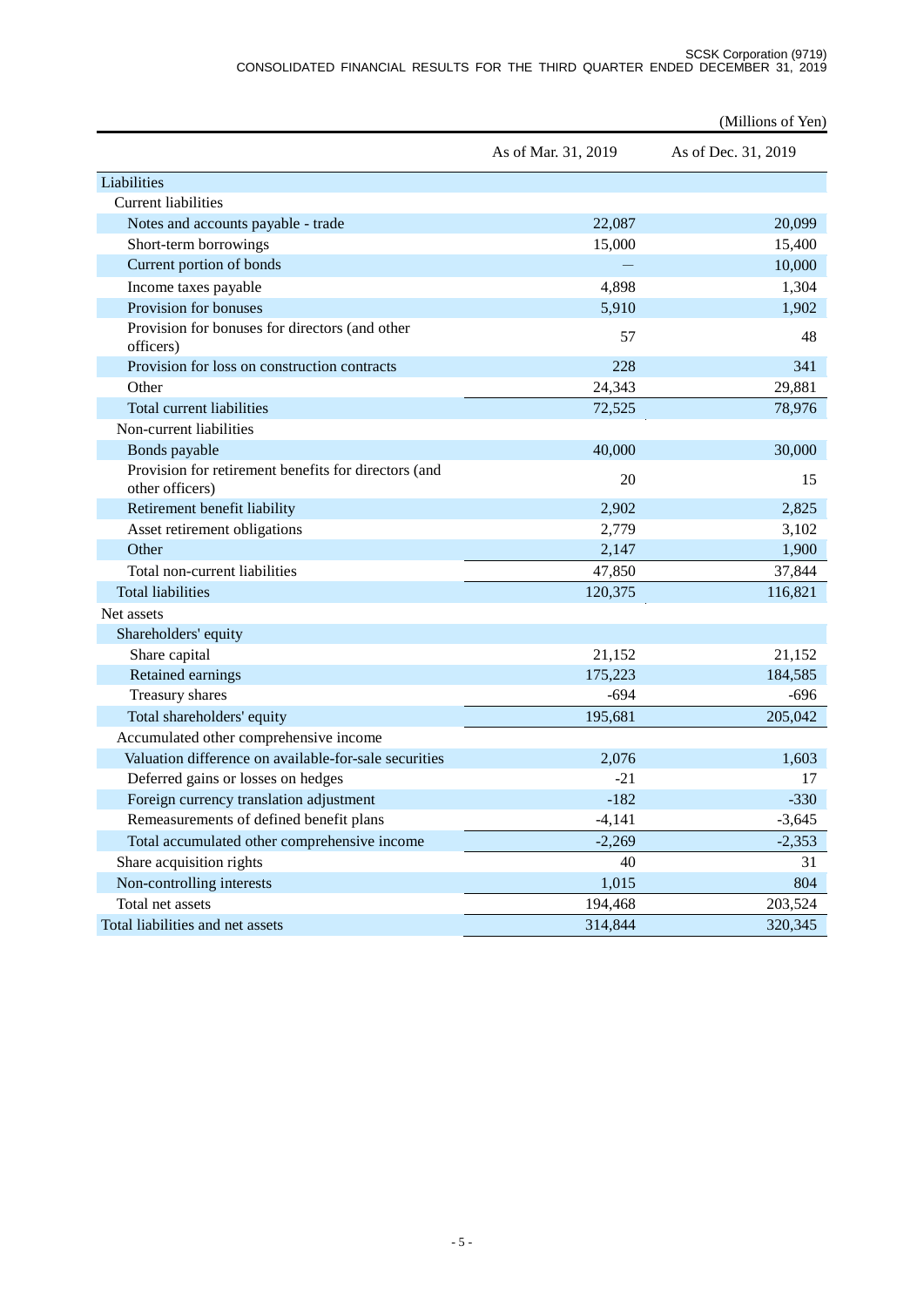|                                                                  |                                       | (Millions of Yen)                     |
|------------------------------------------------------------------|---------------------------------------|---------------------------------------|
|                                                                  | From Apr. 1, 2018<br>to Dec. 31, 2018 | From Apr. 1, 2019<br>to Dec. 31, 2019 |
| Net sales                                                        | 255,917                               | 280,722                               |
| Cost of sales                                                    | 192,110                               | 209,627                               |
| Gross profit                                                     | 63,807                                | 71,095                                |
| Selling, general and administrative expenses                     | 37,311                                | 40,215                                |
| Operating profit                                                 | 26,496                                | 30,879                                |
| Non-operating income                                             |                                       |                                       |
| Interest income                                                  | 47                                    | 49                                    |
| Dividend income                                                  | 71                                    | 78                                    |
| Share of profit of entities accounted for using equity<br>method | 557                                   | 707                                   |
| Other                                                            | 138                                   | 159                                   |
| Total non-operating income                                       | 813                                   | 995                                   |
| Non-operating expenses                                           |                                       |                                       |
| Interest expenses                                                | 83                                    | 93                                    |
| Loss on sales of investment securities                           | 2                                     |                                       |
| Subsidiary stock acquisition-related cost                        |                                       | 220                                   |
| Other                                                            | 159                                   | 83                                    |
| Total non-operating expenses                                     | 245                                   | 397                                   |
| Ordinary profit                                                  | 27,064                                | 31,477                                |
| Extraordinary income                                             |                                       |                                       |
| Gain on sales of non-current assets                              | 371                                   | $\mathbf{0}$                          |
| Gain on sales of investment securities                           | $\mathbf{0}$                          | 253                                   |
| Gain on sales of memberships                                     | $\boldsymbol{0}$                      |                                       |
| Gain on step acquisitions                                        | 47                                    | 1,556                                 |
| Gain on reversal of share acquisition rights                     |                                       | 5                                     |
| Total extraordinary income                                       | 418                                   | 1,816                                 |
| <b>Extraordinary losses</b>                                      |                                       |                                       |
| Loss on retirement of non-current assets                         | 27                                    | 22                                    |
| Loss on sales of non-current assets                              | 44                                    | $\theta$                              |
| <b>Impairment</b> loss                                           |                                       | 202                                   |
| Loss on sales of investment securities                           | $\mathbf{1}$                          |                                       |
| Loss on sales of membership                                      | $\mathbf{0}$                          | $\mathbf{0}$                          |
| Compensation expenses                                            | 224                                   | 248                                   |
| Disaster loss                                                    | 217                                   |                                       |
| Total extraordinary losses                                       | 516                                   | 473                                   |
| Profit before income taxes                                       | 26,967                                | 32,821                                |
| Income taxes - current                                           | 3,456                                 | 4,410                                 |
| Income taxes - deferred                                          | 5,160                                 | 5,303                                 |
| Total income taxes                                               | 8,617                                 | 9,713                                 |
| Profit                                                           | 18,350                                | 23,107                                |
| Profit attributable to non-controlling interests                 | 584                                   | 57                                    |
| Profit attributable to owners of parent                          | 17,765                                | 23,049                                |

## **(2) Consolidated Quarterly Statements of Income and Comprehensive Income Consolidated Quarterly Statements of Income**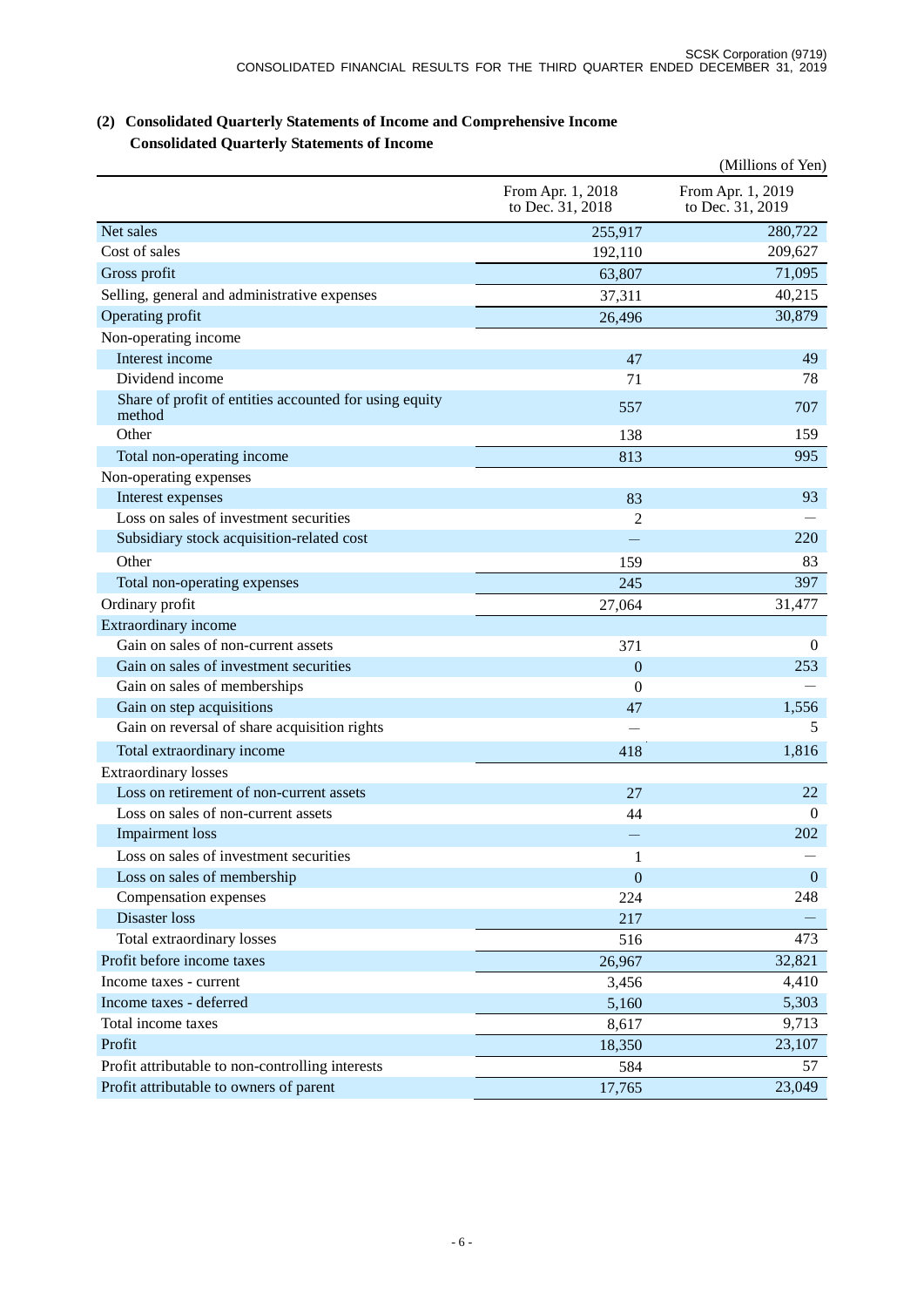|                                                                                      |                                       | (Millions of Yen)                     |
|--------------------------------------------------------------------------------------|---------------------------------------|---------------------------------------|
|                                                                                      | From Apr. 1, 2018<br>to Dec. 31, 2018 | From Apr. 1, 2018<br>to Dec. 31, 2019 |
| Profit                                                                               | 18,350                                | 23,107                                |
| Other comprehensive income                                                           |                                       |                                       |
| Valuation difference on available-for-sale securities                                | $-206$                                | $-524$                                |
| Deferred gains or losses on hedges                                                   | $-12$                                 | 38                                    |
| Foreign currency translation adjustment                                              | 84                                    | $-151$                                |
| Remeasurements of defined benefit plans, net of tax                                  | 361                                   | 493                                   |
| Share of other comprehensive income of entities<br>accounted for using equity method | $-39$                                 | 60                                    |
| Total other comprehensive income                                                     | 187                                   | $-82$                                 |
| Comprehensive income                                                                 | 18,537                                | 23,025                                |
| Comprehensive income attributable to                                                 |                                       |                                       |
| Comprehensive income attributable to owners of parent                                | 17,948                                | 22,965                                |
| Comprehensive income attributable to non-controlling<br>interests                    | 588                                   | 60                                    |

# **Consolidated Quarterly Statements of Comprehensive Income**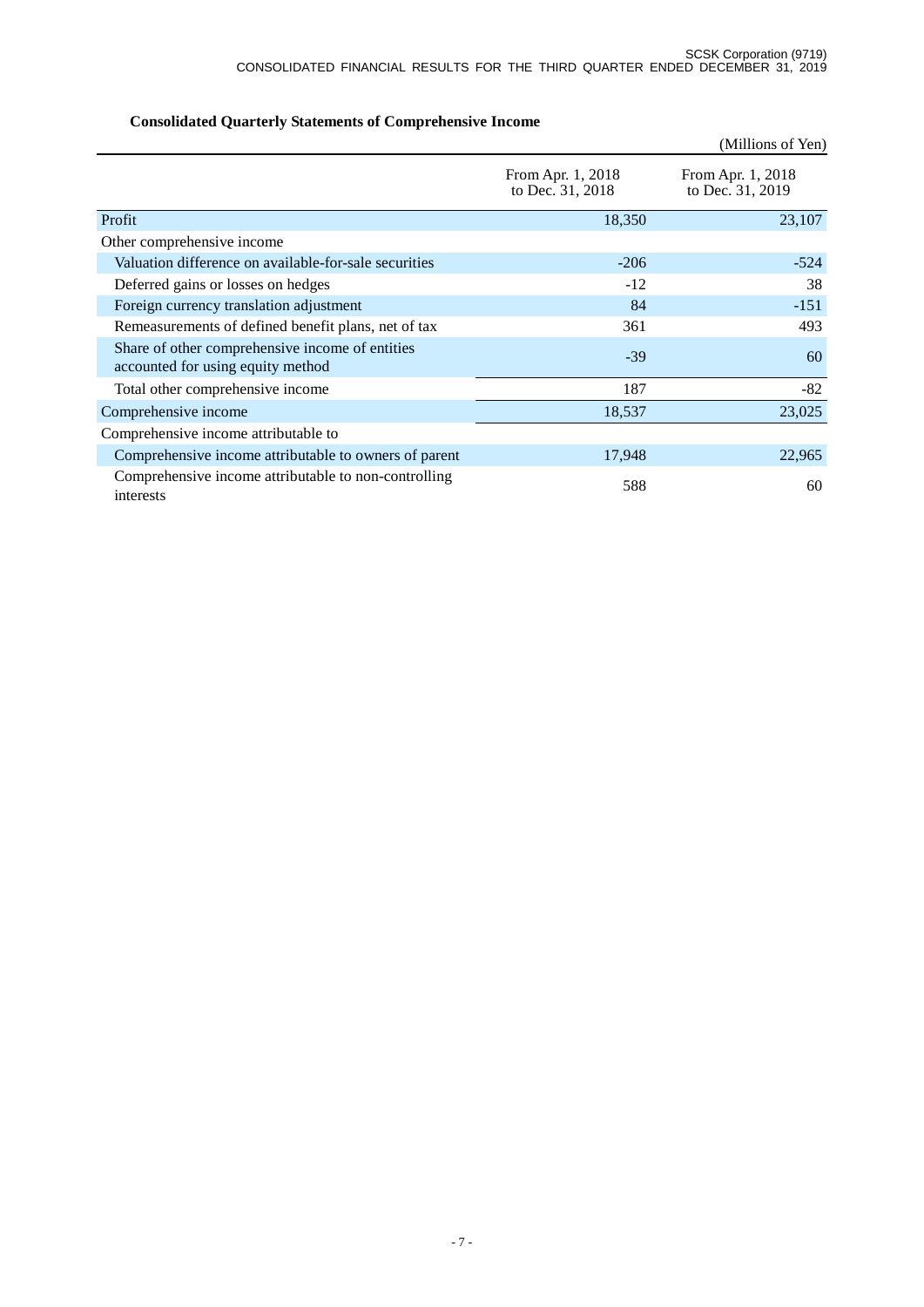# **(3) Consolidated Quarterly Statements of Cash Flows**

|                                                                         |                                       | (Millions of Yen)                     |
|-------------------------------------------------------------------------|---------------------------------------|---------------------------------------|
|                                                                         | From Apr. 1, 2018<br>to Dec. 31, 2018 | From Apr. 1, 2019<br>to Dec. 31, 2019 |
| Cash flows from operating activities                                    |                                       |                                       |
| Profit before income taxes                                              | 26,967                                | 32,821                                |
| Depreciation                                                            | 6,952                                 | 7,766                                 |
| Amortization of goodwill                                                | 22                                    | 58                                    |
| <b>Impairment</b> loss                                                  |                                       | 202                                   |
| Increase (decrease) in allowance for doubtful accounts                  | $-57$                                 | 16                                    |
| Increase (decrease) in retirement benefit liability                     | $-761$                                | $-851$                                |
| Loss on retirement of non-current assets                                | 27                                    | 22                                    |
| Loss (gain) on sales of non-current assets                              | $-326$                                | $-0$                                  |
| Loss (gain) on sales of investment securities                           | 3                                     | $-253$                                |
| Share of loss (profit) of entities accounted for using equity<br>method | $-557$                                | $-707$                                |
| Loss (gain) on step acquisitions                                        | $-47$                                 | $-1,556$                              |
| Interest and dividend income                                            | $-118$                                | $-128$                                |
| Interest expenses on borrowings and bonds                               | 83                                    | 93                                    |
| Compensation expenses                                                   | 224                                   | 248                                   |
| Loss on disaster                                                        | 217                                   |                                       |
| Loss (gain) on investments in investment partnerships                   | $-33$                                 | $-7$                                  |
| Decrease (increase) in trade receivables                                | 6,095                                 | 10,067                                |
| Decrease (increase) in inventories                                      | $-2,579$                              | $-2,333$                              |
| Increase (decrease) in trade payables                                   | $-1,363$                              | $-2,722$                              |
| Other, net                                                              | $-2,996$                              | $-399$                                |
| Subtotal                                                                | 31,754                                | 42,333                                |
| Interest and dividends received                                         | 309                                   | 366                                   |
| Interest paid                                                           | $-86$                                 | $-96$                                 |
| Compensation expenses paid                                              |                                       | $-132$                                |
| Payments associated with disaster loss                                  |                                       | $-191$                                |
| Income taxes (paid) refund                                              | $-6,421$                              | $-7,492$                              |
| Net cash provided by (used in) operating activities                     | 25,555                                | 34,787                                |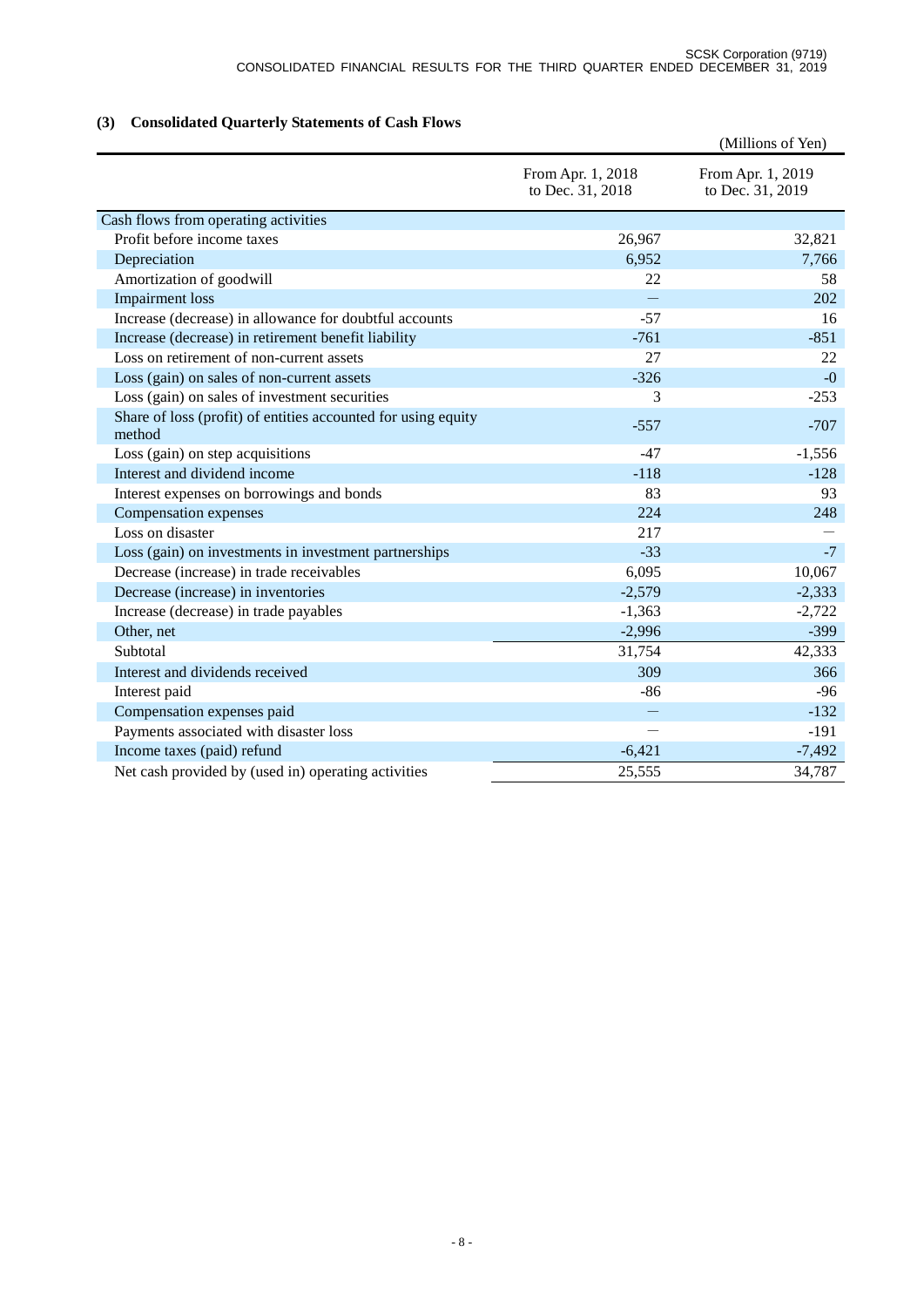#### SCSK Corporation (9719) CONSOLIDATED FINANCIAL RESULTS FOR THE THIRD QUARTER ENDED DECEMBER 31, 2019

|                                                                                                                           |                                       | (Millions of Yen)                     |
|---------------------------------------------------------------------------------------------------------------------------|---------------------------------------|---------------------------------------|
|                                                                                                                           | From Apr. 1, 2018<br>to Dec. 31, 2018 | From Apr. 1, 2019<br>to Dec. 31, 2019 |
| Cash flows from investing activities                                                                                      |                                       |                                       |
| Purchase of property, plant and equipment                                                                                 | $-9,747$                              | $-7,217$                              |
| Proceeds from sales of property, plant and equipment                                                                      | 8,163                                 | $\mathbf{1}$                          |
| Purchase of intangible assets                                                                                             | $-2,292$                              | $-2,304$                              |
| Purchase of investment securities                                                                                         | $-1,101$                              | $-965$                                |
| Proceeds from sales and redemption of investment<br>securities                                                            | 54                                    | 304                                   |
| Purchase of shares of subsidiaries resulting in change in<br>scope of consolidation                                       |                                       | $-12,590$                             |
| Short-term loan advances                                                                                                  | $-202$                                | $-2$                                  |
| Collection of short-term loans receivable                                                                                 | 153                                   | $\overline{4}$                        |
| Proceeds from withdrawal of investments in partnership                                                                    | 86                                    | 46                                    |
| Payments of leasehold and guarantee deposits                                                                              | $-425$                                | $-220$                                |
| Proceeds from refund of leasehold and guarantee deposits                                                                  | 448                                   | 286                                   |
| Other, net                                                                                                                | $-170$                                | $-162$                                |
| Net cash provided by (used in) investing activities                                                                       | $-5,033$                              | $-22,820$                             |
| Cash flows from financing activities                                                                                      |                                       |                                       |
| Proceeds from short-term borrowings                                                                                       | 15,000                                | 15,000                                |
| Repayments of short-term borrowings                                                                                       | $-10,000$                             | $-15,035$                             |
| Repayments of long-term borrowings                                                                                        | $-5,000$                              | $-78$                                 |
| Proceeds from issuance of bonds                                                                                           | 10,000                                |                                       |
| Repayments of lease obligations                                                                                           | $-472$                                | $-451$                                |
| Purchase of treasury shares                                                                                               | $-10$                                 | $-10$                                 |
| Proceeds from sales of treasury shares                                                                                    | $\overline{2}$                        | $\Omega$                              |
| Dividends paid                                                                                                            | $-10,144$                             | $-11,966$                             |
| Dividends paid to non-controlling interests                                                                               | $-180$                                | $-55$                                 |
| Payments from changes in ownership interests in<br>subsidiaries that do not result in change in scope of<br>consolidation |                                       | $-2,231$                              |
| Net cash provided by (used in) financing activities                                                                       | $-804$                                | $-14,828$                             |
| Effect of exchange rate change on cash and cash equivalents                                                               | 63                                    | $-126$                                |
| Net increase (decrease) in cash and cash equivalents                                                                      | 19,781                                | $-2,988$                              |
| Cash and cash equivalents at beginning of period                                                                          | 99,797                                | 106,198                               |
| Increase in cash and cash equivalents resulting from inclusion<br>of subsidiaries in consolidation                        | 70                                    | 214                                   |
| Cash and cash equivalents at end of period                                                                                | 119,649                               | 103,425                               |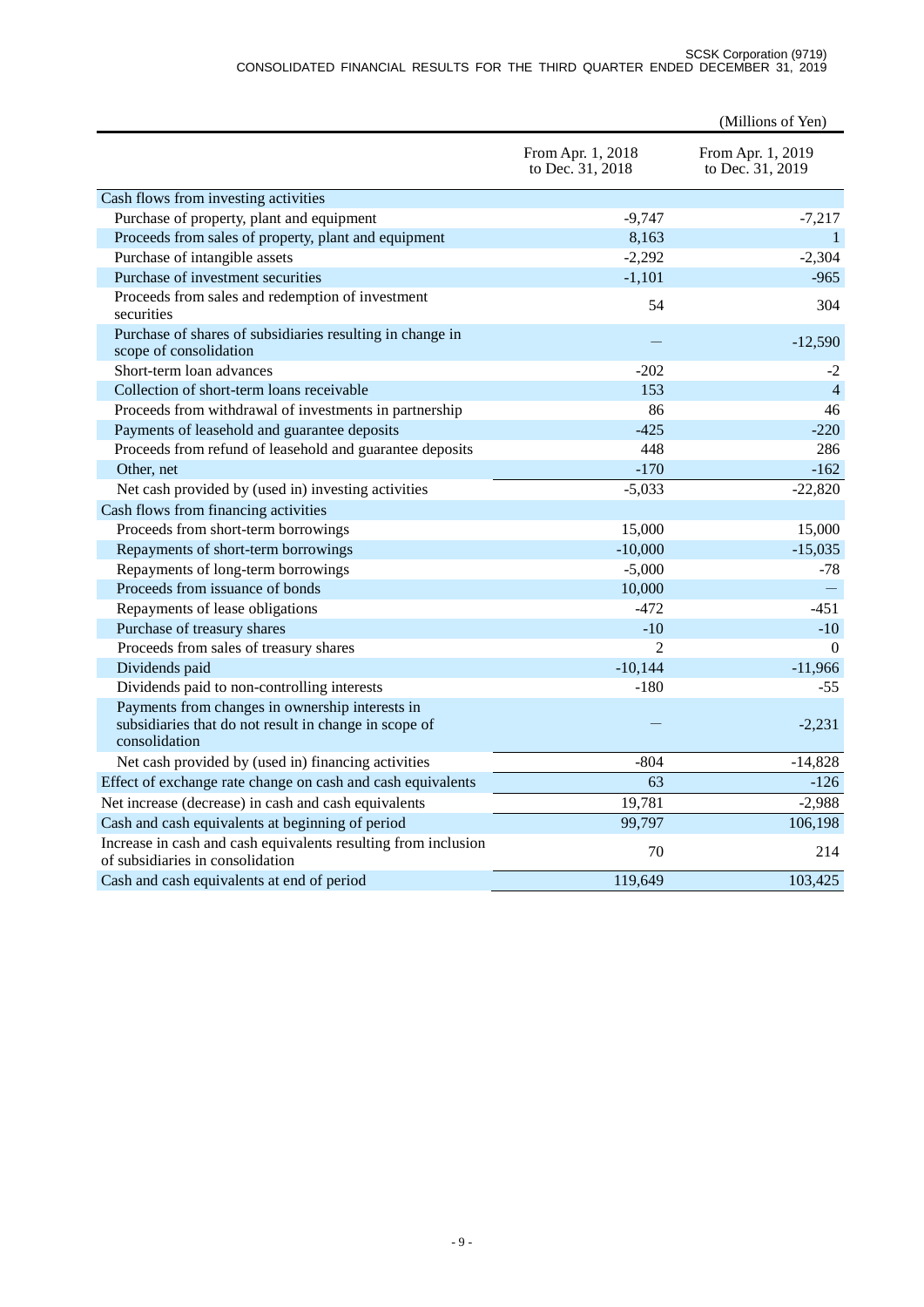# **(4) Notes regarding Consolidated Financial Results for the Third Quarter ended December 31, 2019 (Notes regarding the Premise of a Going Concern)**

No applicable items.

## **(Notes concerning significant changes in shareholders' equity)**

No applicable items.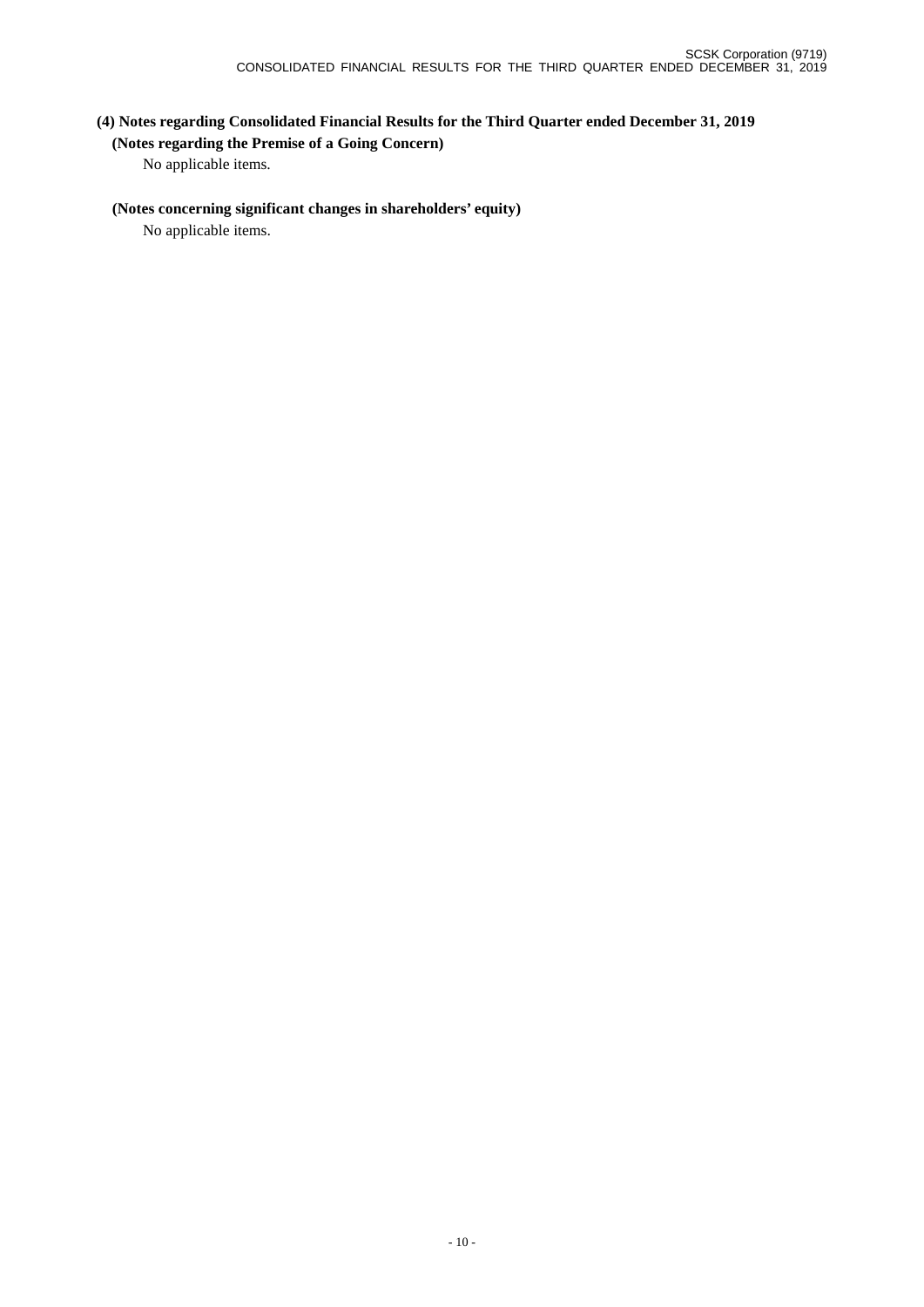## (Segment Information)

I. Third quarter of fiscal year ended March 31, 2019 (April 1, 2018 to December 31, 2018)

Information on Sales, Segment profit (loss) by Reportable Segment

|                                           |                                                                 |                                                    |                                         |                                                               |                                     |                     | (Millions of Yen)               |
|-------------------------------------------|-----------------------------------------------------------------|----------------------------------------------------|-----------------------------------------|---------------------------------------------------------------|-------------------------------------|---------------------|---------------------------------|
|                                           | Manufacturing &<br>Telecommunication<br><b>Systems Business</b> | Distribution &<br>Media Systems<br><b>Business</b> | Financial<br>Systems<br><b>Business</b> | Global System<br>Solutions &<br>Innovation<br><b>Business</b> | <b>Business</b><br><b>Solutions</b> | Mobility<br>Systems | <b>IT Platform</b><br>Solutions |
| <b>Sales</b>                              |                                                                 |                                                    |                                         |                                                               |                                     |                     |                                 |
| (1) Outside customers                     | 31,347                                                          | 44,606                                             | 46,660                                  | 11,218                                                        | 36,147                              | 14,077              | 38,425                          |
| Intersegment sales<br>(2)<br>or transfers | 802                                                             | 663                                                | 530                                     | 4,385                                                         | 3,222                               | 244                 | 4,792                           |
| Total                                     | 32,149                                                          | 45,270                                             | 47,190                                  | 15,603                                                        | 39,369                              | 14,322              | 43,218                          |
| Segment profit (loss)                     | 4,476                                                           | 4,418                                              | 4,905                                   | 1,905                                                         | 3,612                               | 426                 | 4,099                           |

|                                           | IT<br>Management | Others | Total   | Adjustments<br>(Note 1) | Amounts<br>Reported in the<br>Consolidated<br>Financial<br><b>Statements</b><br>(Note 2) |
|-------------------------------------------|------------------|--------|---------|-------------------------|------------------------------------------------------------------------------------------|
| <b>Sales</b>                              |                  |        |         |                         |                                                                                          |
| (1) Outside customers                     | 32,848           | 586    | 255,917 |                         | 255,917                                                                                  |
| Intersegment sales<br>(2)<br>or transfers | 11,137           | 2,770  | 28,548  | $-28,548$               |                                                                                          |
| Total                                     | 43,985           | 3,356  | 284,466 | $-28,548$               | 255,917                                                                                  |
| Segment profit (loss)                     | 4,256            | $-56$  | 28,044  | $-1,548$                | 26,496                                                                                   |

Notes: Adjustments are as follows:

1. The adjustment loss of ¥1,548 million to segment profit (loss) represent general corporate expenses that have not been allocated to the reportable segments.

2. Segment profit (loss) has been reconciled to operating profit in the consolidated income statement.